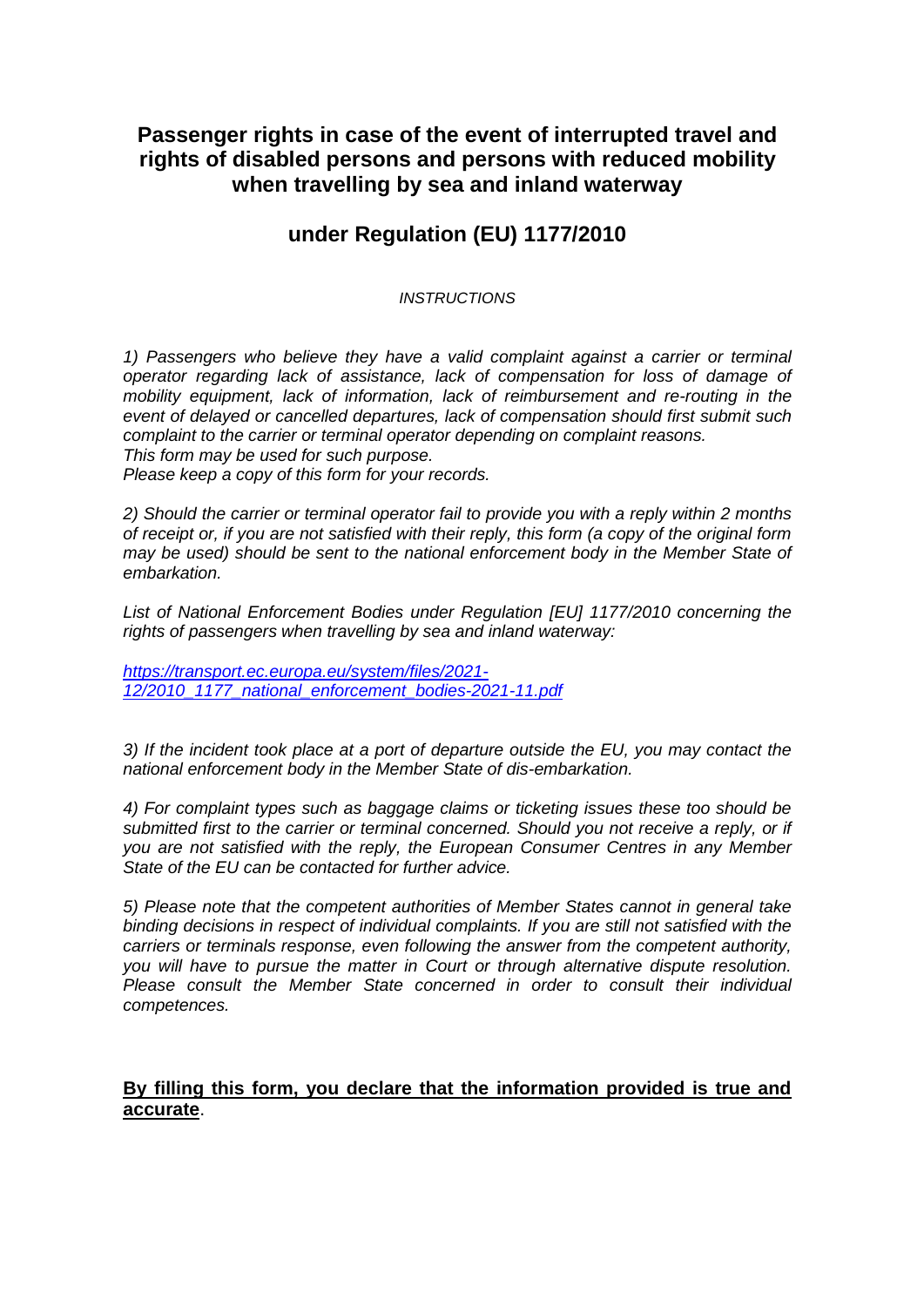# **Complaint submitted to:**

# **Complaint submitted by:**

| Name:             |       | Surname: |          |  |
|-------------------|-------|----------|----------|--|
| Address:          |       |          |          |  |
| Postcode:         | City: |          | Country: |  |
| E-mail:           |       |          |          |  |
| Telephone number: |       |          |          |  |

### **Passenger details (please include details of all passengers):**

| Name of passenger(s) | Indicate if Special<br>Assistance required | Ticket price |
|----------------------|--------------------------------------------|--------------|
|                      |                                            |              |
|                      |                                            |              |

### **Journey details:**

| Carrier:                                                                     |                          |  |  |  |
|------------------------------------------------------------------------------|--------------------------|--|--|--|
| Travel agent or tour operator (if relevant):                                 |                          |  |  |  |
| Booking reference/Ticket number (if available):                              |                          |  |  |  |
|                                                                              |                          |  |  |  |
| Place (port) of departure:                                                   | Place (port) of arrival: |  |  |  |
| Intermediate stops(s) (if relevant):                                         |                          |  |  |  |
| Scheduled time of departure:                                                 |                          |  |  |  |
| dd<br>hh<br>mm                                                               |                          |  |  |  |
| Actual time of departure:                                                    |                          |  |  |  |
| dd<br>hh<br>mm                                                               |                          |  |  |  |
| Scheduled time of arrival:                                                   |                          |  |  |  |
| dd<br>hh                                                                     |                          |  |  |  |
| Actual time of arrival:                                                      |                          |  |  |  |
| dd<br>hh<br>mn                                                               |                          |  |  |  |
|                                                                              |                          |  |  |  |
| Port the incident occurred (if not during the journey) or location where the |                          |  |  |  |
| incident occurred:                                                           |                          |  |  |  |
|                                                                              |                          |  |  |  |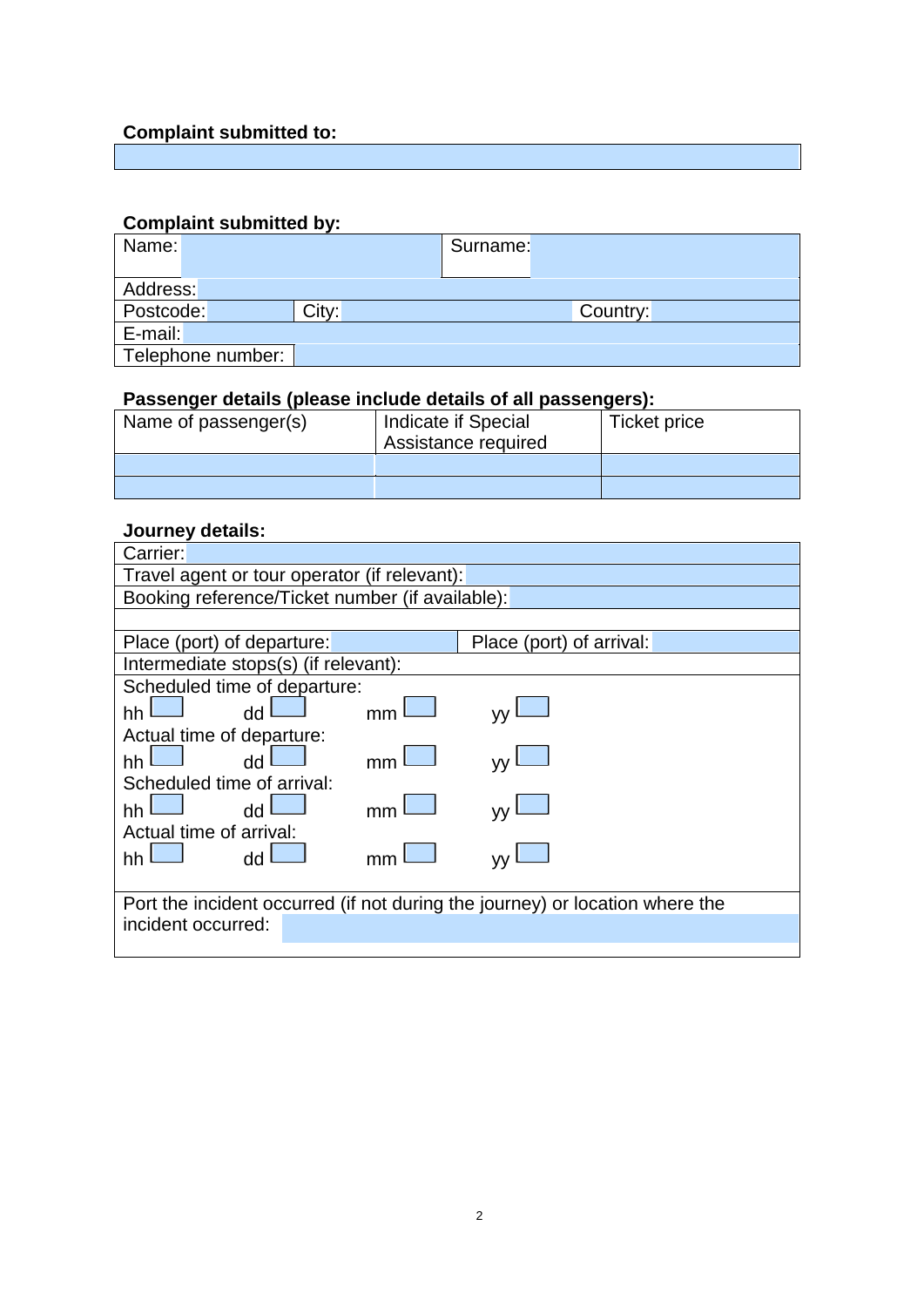| <b>Reasons for the complaint:</b>                                                                                                                                                                                             |  |  |  |  |
|-------------------------------------------------------------------------------------------------------------------------------------------------------------------------------------------------------------------------------|--|--|--|--|
| <b>Cancellation / Delay</b>                                                                                                                                                                                                   |  |  |  |  |
| Lack of information in the event of cancelled or delayed departure                                                                                                                                                            |  |  |  |  |
| Failure to provide appropriate assistance (e.g. snacks or meals) during an<br>expected cancellation or delay in departure for more than 90 minutes (please<br>attach any receipts of which you are looking for reimbursement) |  |  |  |  |
| Failure to provide adequate accommodation in the case of cancellation or<br>delay in departure (please attach any receipts of which you are looking for<br>reimbursement)                                                     |  |  |  |  |
| Lack of reimbursement or re-reouting in the event of delay more than 90<br>minutes (please attach receipt of ticket showing the ticket price)                                                                                 |  |  |  |  |
| Lack of compensation in the event of delay in arrival<br>Please indicate the length of the delay:<br>Please indicate the scheduled journey time:                                                                              |  |  |  |  |
| Accessibility (for persons having requested additional assistance)                                                                                                                                                            |  |  |  |  |
| Discrimination                                                                                                                                                                                                                |  |  |  |  |
| Lack of appropriate assistance                                                                                                                                                                                                |  |  |  |  |
| Lack of compensation for loss/damage of mobility equipment                                                                                                                                                                    |  |  |  |  |
| Other (e.g. discriminatory tariffs or contractual terms)                                                                                                                                                                      |  |  |  |  |

### PROBLEM DESCRIPTION Please describe the situation